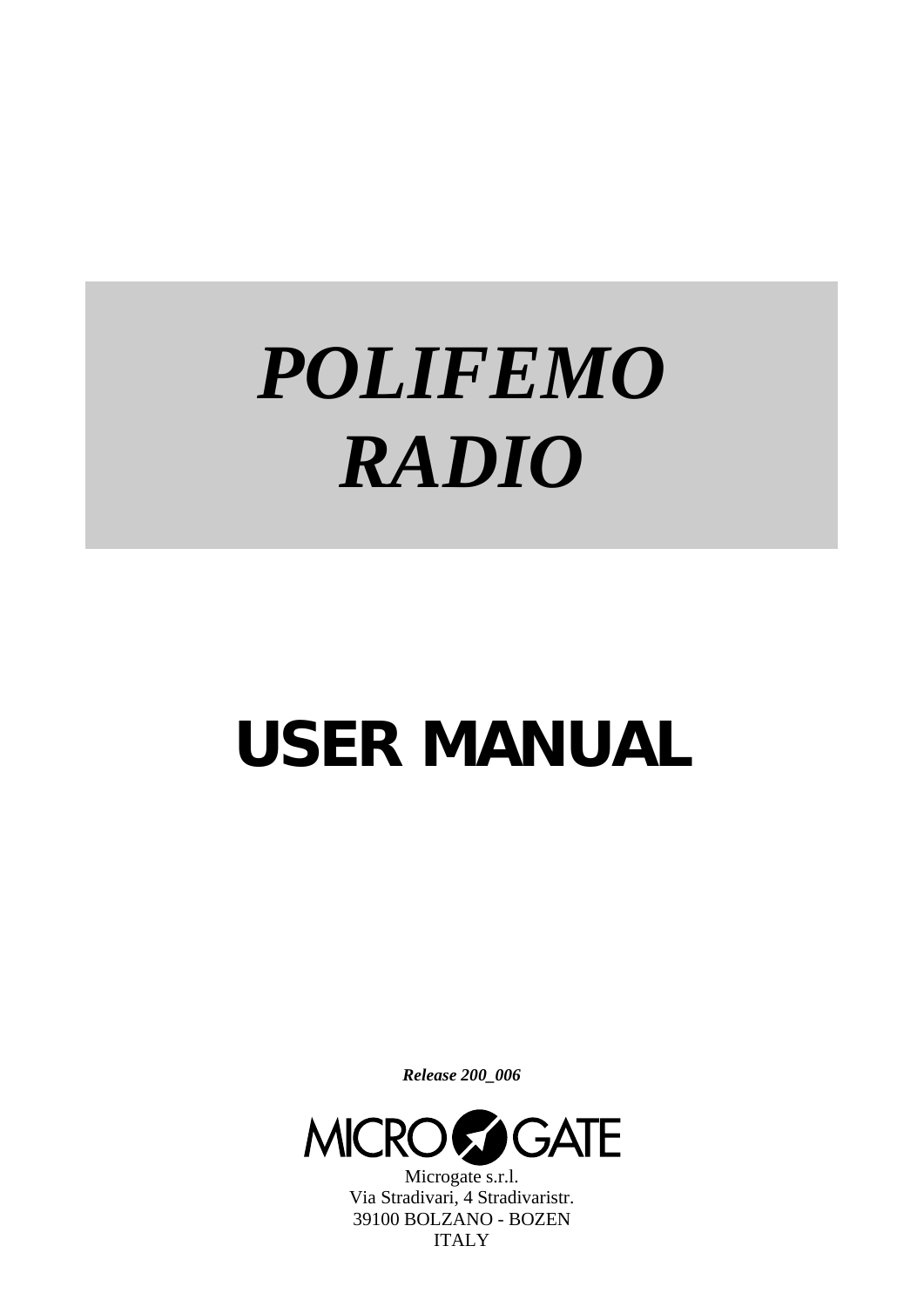<span id="page-1-0"></span>

## 1. SUMMARY

| 2.                               |  |
|----------------------------------|--|
| 3.                               |  |
|                                  |  |
| 4.                               |  |
| 4.1.                             |  |
|                                  |  |
| 5.1.                             |  |
| 5.2.                             |  |
| 5.3.                             |  |
| 5.4.                             |  |
| 5.5.                             |  |
| 6.                               |  |
| 6.1                              |  |
| $7_{\scriptscriptstyle{\ddots}}$ |  |
| 7.1.                             |  |
| 7.1.1                            |  |
| <b>ANOMALIES</b><br>7.1.2.       |  |
| 8.                               |  |
| 9.                               |  |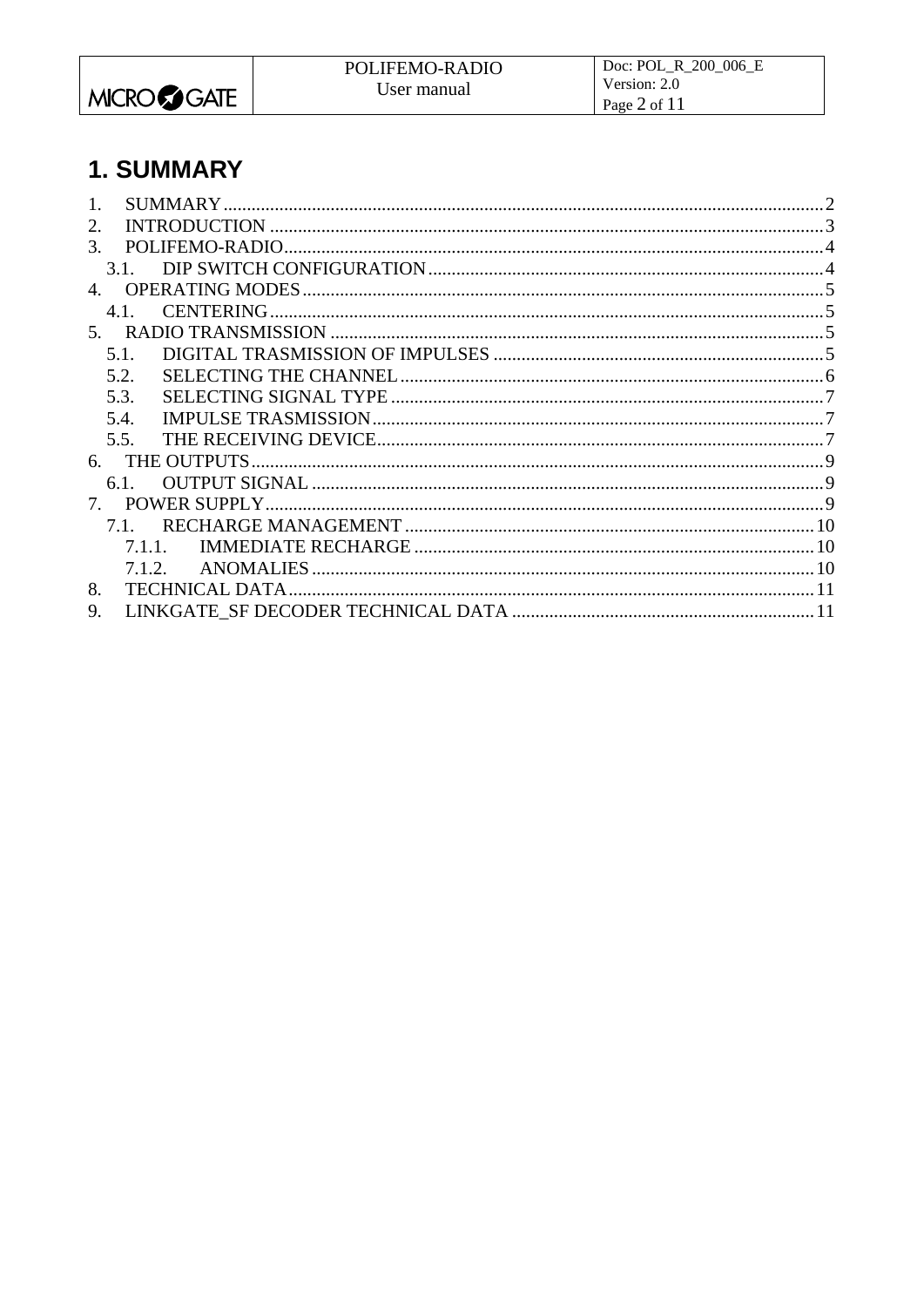<span id="page-2-0"></span>

|                    | POLIFEMO-RADIO | Doc: POL_R_200_006_E         |
|--------------------|----------------|------------------------------|
| <b>MICROCOGATE</b> | User manual    | Version: 2.0<br>Page 3 of 11 |

## **2. INTRODUCTION**

The new Microgate reflection photocell Polifemo is outstanding for its attractive design, conceived to meet the requirements of safety standards. Its unique optical design guarantees a high range and greater accuracy of measurement. In addition, special optical and electronic features guarantee maximum reliability even in poor outdoor light.

Internal power supply is provided by rechargeable batteries (the 'smart' recharge circuit is built into the photocell) which can be replaced with two normal AA size batteries, and allow 18 hours of autonomous functioning. Its microprocessor management and programming switches also make it a very versatile instrument.

Radio transmission of an impulse is a critical phase in timekeeping. The timekeeper and/or trainer have always displayed a certain scepticism towards timing via radio because of the fear of losing timing data and of inaccurate time taking.

Polifemo-Radio is a highly innovative instrument in the field of radio transmission of timing impulses. Thanks to technical innovation, the old impulse transmission systems have been replaced by data transmission which ensures maximum precision and reliability thanks to transmission redundancy and the use of error correction codes.

Built into the Polifemo-Radio photocell is an EncRadio-SF, the device for radio transmission of impulses which is part of the LinkGate-SF system. A high-performance top-quality FM radio module (433MHz 10mW) is used for transmission.



**The Microgate Photocell Polifemo-radio**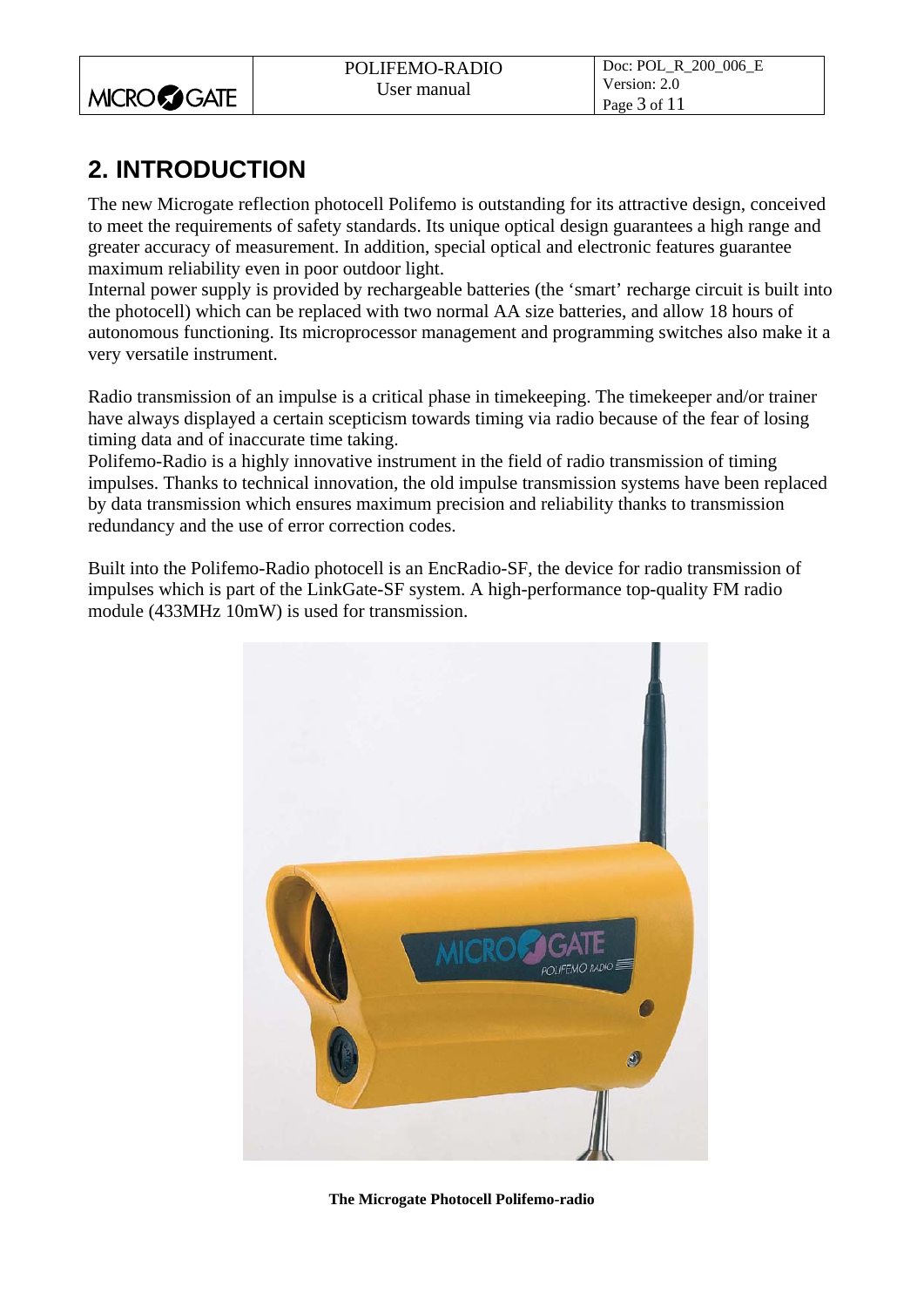<span id="page-3-0"></span>

|                      | POLIFEMO-RADIO | Doc: POL R 200 006 E |
|----------------------|----------------|----------------------|
|                      | User manual    | Version: 2.0         |
| MICRO <b>CO</b> GATE |                | Page 4 of $11$       |

### **3. POLIFEMO-RADIO**



**Fig. 1** 

- <span id="page-3-1"></span>**1. TNC CONNECTOR FOR EXTERNAL ANTENNA CONNECTION**
- **2. COM: Black banana socket**
- **3. OUT2: Green banana socket**
- **4. DIP-SWITCHES FOR SELECTING SETTINGS**
- **5. ON/OFF SWITCH**
- **6. RECHARGE SOCKET**
- **7. SIGNAL LED**
- **8. BALL-JOINT**
- **9. BATTERY COMPARTMENT**
- **10. LENSES**
- **11. EXTERNAL ANTENNA**

#### *3.1. DIP SWITCH CONFIGURATION*



**Fig. 2**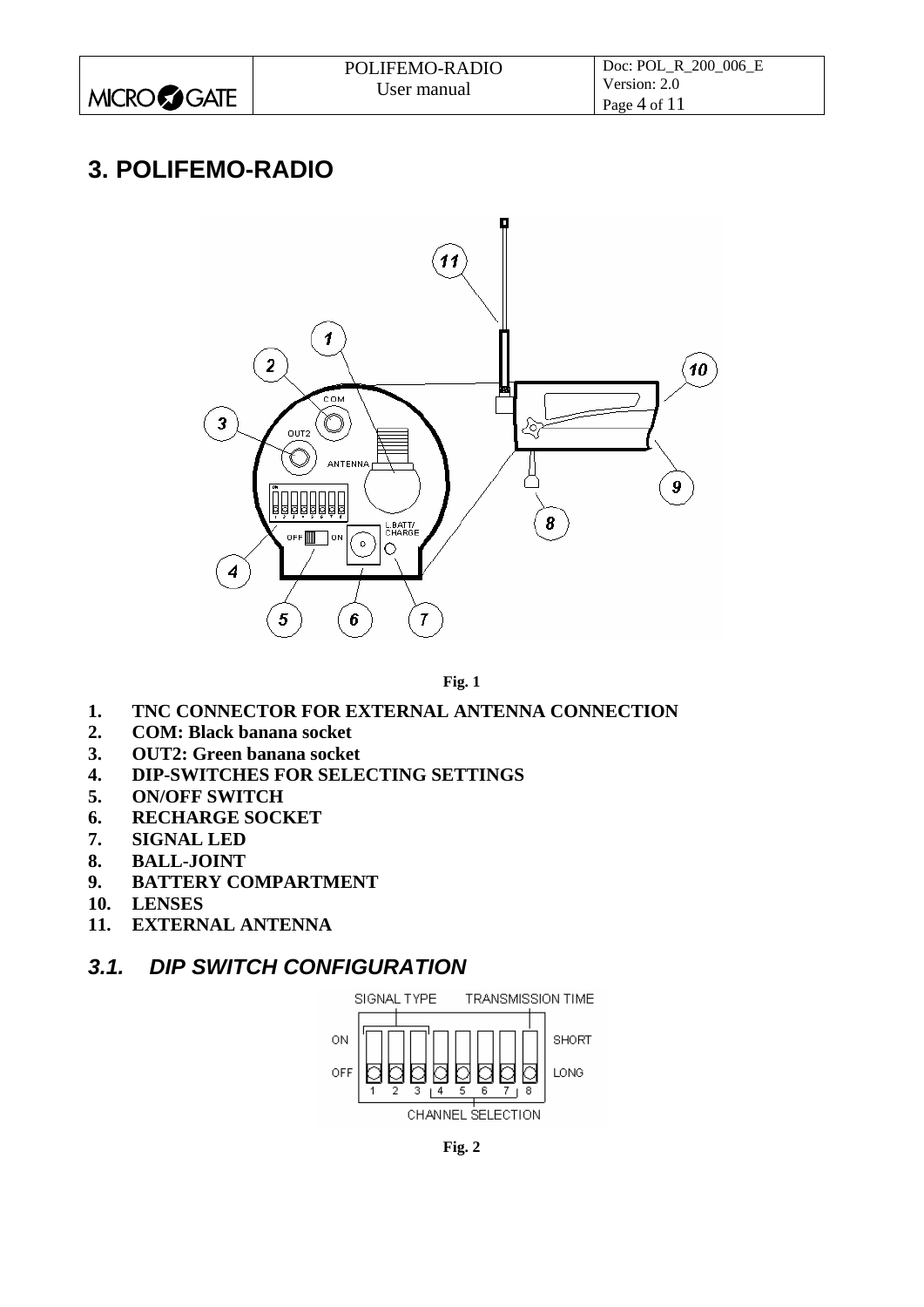<span id="page-4-0"></span>

|                    | POLIFEMO-RADIO | Doc: POL R 200 006 E |
|--------------------|----------------|----------------------|
|                    | User manual    | Version: 2.0         |
| <b>MICROCOGATE</b> |                | Page $5$ of $11$     |

## **4. OPERATING MODES**

The Polifemo-Radio photocell works by reflection: the maximum operating distance between the photocell and the reflector is 30 metres.



#### *4.1. CENTERING*

Centering takes place in the following way: when switched on, the photocell emits a continuous BEEP, pointing the photocell on the reflector, the BEEP stops, thus indicating correct centering.

## **5. RADIO TRANSMISSION**

The LinkGate-SF system incorporates special technological features to ensure maximum reliability in the transmission of acquired impulses.

#### *5.1. DIGITAL TRASMISSION OF IMPULSES*

EncRadio-SF transmits a set of data (no longer a single impulse!) that contains a large quantity of information. In particular, the following are transmitted:

- The transmitter's code (which can be selected with the Channel Select switches)
- The type of signal transmitted (Start, Lap number or Stop, which can be selected with the Signal Type switch)
- How long ago the event took place.

To the set of data are added numerous control codes and error self-correction codes which prevent a signal from being incorrectly interpreted during reception.

All the data (information + control codes) are transmitted 16 times, in order to reduce the possibility of reception failure.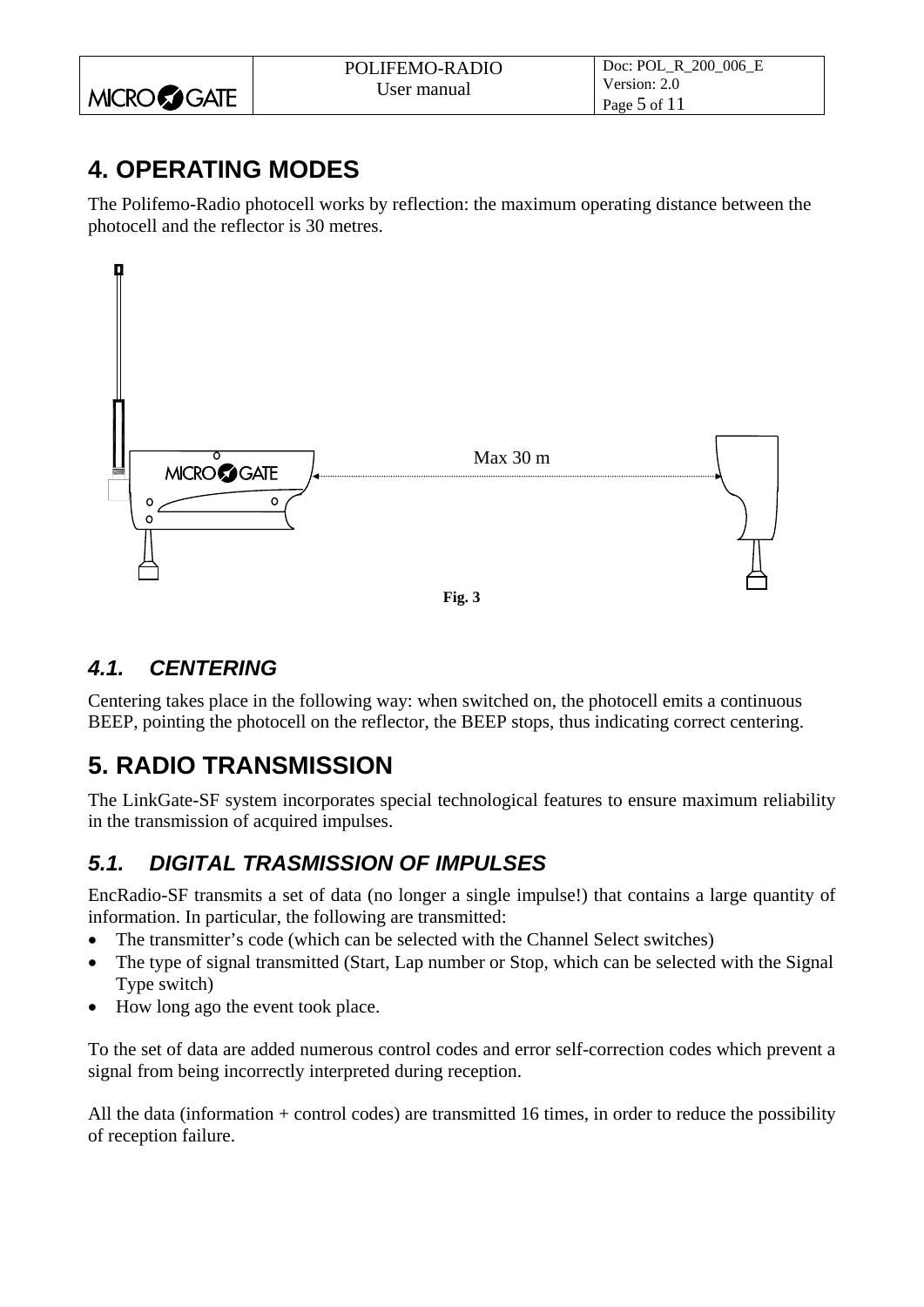<span id="page-5-0"></span>

|                    | POLIFEMO-RADIO | Doc: POL R 200 006 E |
|--------------------|----------------|----------------------|
|                    | User manual    | Version: 2.0         |
| <b>MICROCOGATE</b> |                | Page 6 of $11$       |

Even with very disturbed signal transmission, this system ensures maximum reliability and precision (+/- 0.4 thousandths of a second); the complete reception of a single set of data is all that is required to reconstruct the original time of the event.

#### *5.2. SELECTING THE CHANNEL*

With the 4 CHANNEL SELECTION switches it is possible to set the transmission channel used by the LinkGate EncRadio-SF (Encoder) module built into the photocell. The transmission channel is used in such a way that only REI2, Racetime2 chronometers or displayboards (µGRAPH or µTAB) set to the same reception channel can receive the transmitted signal as valid.

Consult the relative user manuals to identify or select the channel on the various devices. Selecting the same channel number on the Polifemo-Radio you wish to use will ensure that only signals from your own timing system are received. This type of filtering of received signals is particularly useful as the selection of different channels allows the use of a number of systems (chronometer  $+$ Polifemo-Radio) in the same zone without the risk of timing data causing interference.

| <b>SWITCH 4</b> | <b>SWITCH 5</b> | <b>SWITCH6</b> | <b>SWITCH7</b> | <b>CHANNEL</b>   |
|-----------------|-----------------|----------------|----------------|------------------|
| ON              | ON              | <b>ON</b>      | <b>ON</b>      | Disabling radio  |
|                 |                 |                |                | transmission     |
| <b>OFF</b>      | ON              | ON             | ON             | 14               |
| ON              | <b>OFF</b>      | ON             | ON             | 13               |
| <b>OFF</b>      | <b>OFF</b>      | ON             | ON             | 12               |
| ON              | ON              | <b>OFF</b>     | ON             | 11               |
| <b>OFF</b>      | ON              | <b>OFF</b>     | ON             | 10               |
| ON              | <b>OFF</b>      | <b>OFF</b>     | ON             | 9                |
| <b>OFF</b>      | <b>OFF</b>      | <b>OFF</b>     | ON             | 8                |
| ON              | ON              | ON             | <b>OFF</b>     | $\mathcal{I}$    |
| <b>OFF</b>      | ON              | ON             | <b>OFF</b>     | 6                |
| <b>ON</b>       | <b>OFF</b>      | ON             | <b>OFF</b>     | 5                |
| <b>OFF</b>      | <b>OFF</b>      | <b>ON</b>      | <b>OFF</b>     | $\overline{4}$   |
| <b>ON</b>       | ON              | <b>OFF</b>     | <b>OFF</b>     | 3                |
| <b>OFF</b>      | ON              | <b>OFF</b>     | <b>OFF</b>     | $\overline{2}$   |
| ON              | <b>OFF</b>      | <b>OFF</b>     | <b>OFF</b>     |                  |
| <b>OFF</b>      | <b>OFF</b>      | <b>OFF</b>     | <b>OFF</b>     | $\boldsymbol{0}$ |

The following table shows the different channels which can be selected: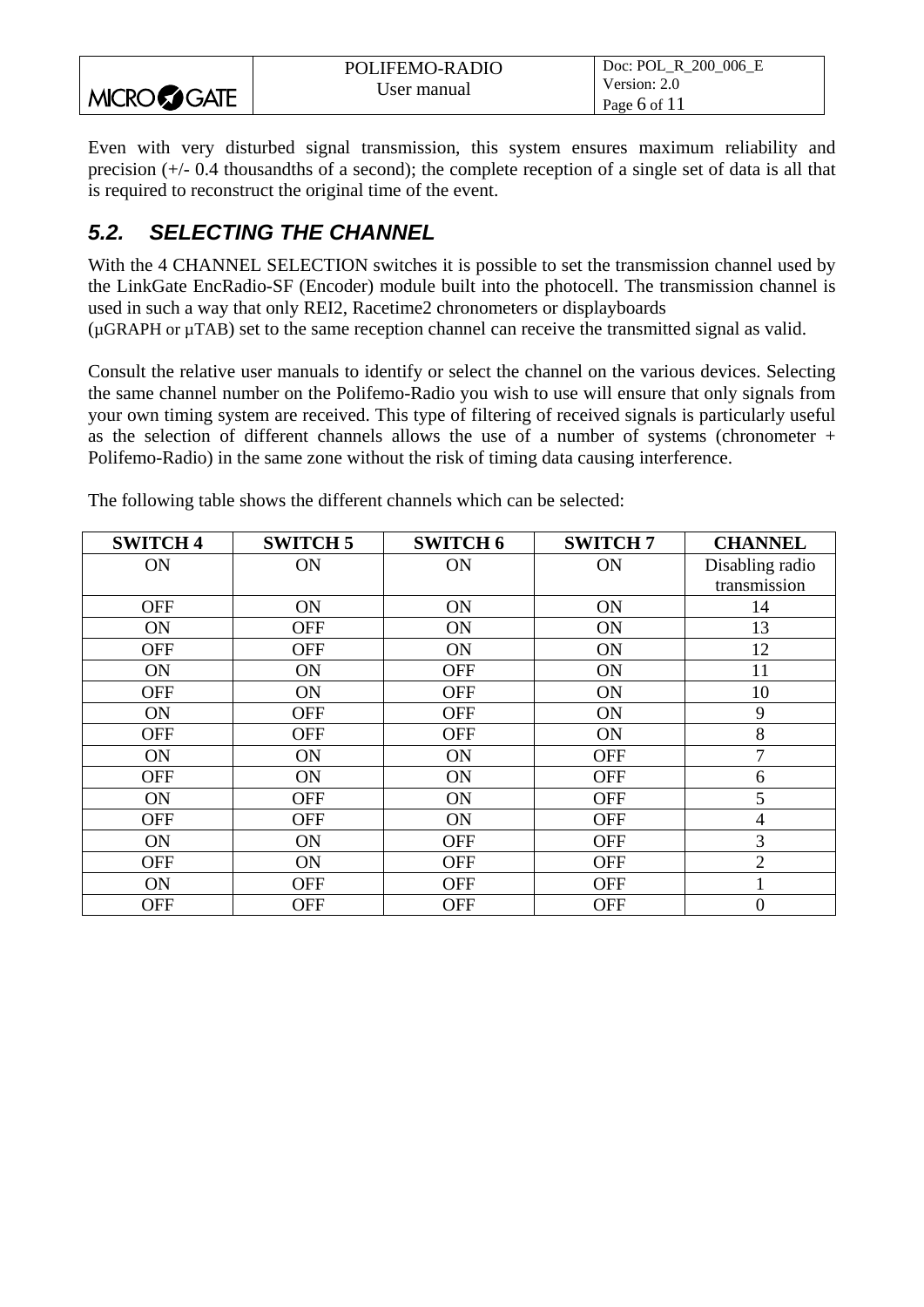<span id="page-6-0"></span>

|                      | POLIFEMO-RADIO | Doc: POL R 200 006 E |
|----------------------|----------------|----------------------|
|                      | User manual    | Version: 2.0         |
| MICRO <b>CO</b> GATE |                | Page $7$ of $11$     |

#### *5.3. SELECTING SIGNAL TYPE*

Switches 1 to 3 make it possible to set the type of impulse you wish to transmit . The following table summarises the types of impulse available.

| <b>SWITCH1</b> | <b>SWITCH 2</b> | <b>SWITCH3</b> | <b>Signal type</b> |
|----------------|-----------------|----------------|--------------------|
| ON             | ON              | ON             | <b>START</b>       |
| <b>OFF</b>     | ON              | ON             | LAP <sub>6</sub>   |
| ON             | <b>OFF</b>      | ON             | LAP <sub>5</sub>   |
| <b>OFF</b>     | <b>OFF</b>      | ON             | LAP <sub>4</sub>   |
| ON             | ON              | <b>OFF</b>     | LAP <sub>3</sub>   |
| <b>OFF</b>     | ON              | <b>OFF</b>     | LAP <sub>2</sub>   |
| ŌN             | <b>OFF</b>      | <b>OFF</b>     | LAP <sub>1</sub>   |
| OFF            | OFF             | OFF            | <b>STOP</b>        |

#### *5.4. IMPULSE TRASMISSION*

By using a switch (switch n°8 next to the words TRASMISSION TIME) you can set transmission duration (approximately 2.3 seconds for long transmission and 0.6 seconds for short). By selecting long transmission, you will obtain greater redundancy of information as the same data will be transmitted 16 times. If you select short transmission the set of data will only be transmitted 4 times so you will have lower redundancy but with a substantial reduction of transmission time.

For normal use, we advise you always to use long transmission (switch n°8 OFF) ) in order to maximise the redundancy of transmitted data. However, for special applications such as the taking of several intermediate times very close together, using short transmission is the only practical solution if transmissions are not to overlap.

#### *5.5. THE RECEIVING DEVICE*

The DecRadio\_SF modules are powered directly from the Microgate chronometers using the special connecting cable. It is very simple to use:

- connect the Nucletron connector (see [Fig. 4](#page-7-0)  $N^{\circ}$  2) to the corresponding connector on the chronometer
- screw in the antenna (see Fig.  $4 N^{\circ}$  1)
- check that the channel set on the photocell corresponds to the channel set on the chronometer (consult the relative manual for the chronometer).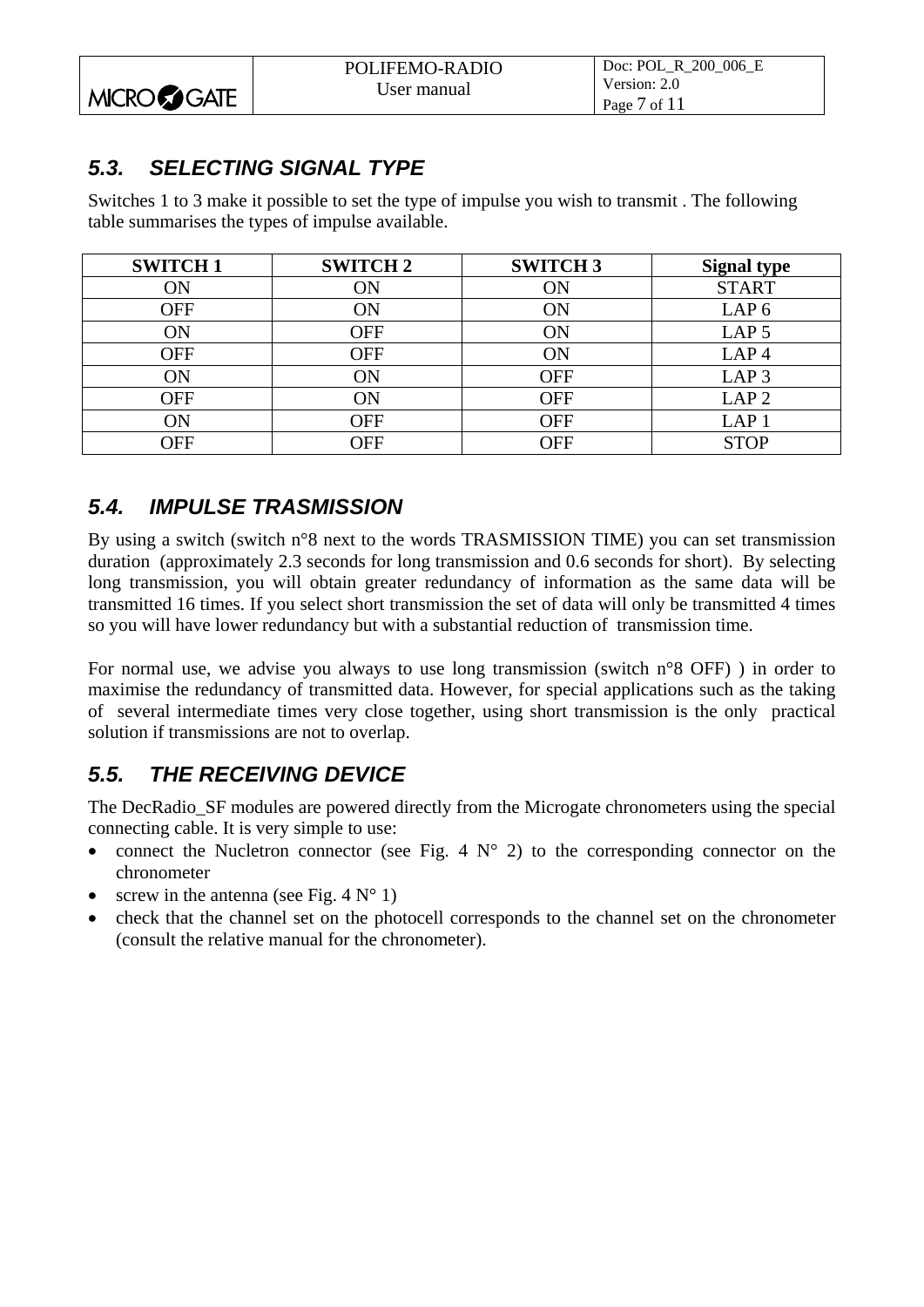| MICRO GATE | POLIFEMO-RADIO<br>User manual | Doc: POL_R_200_006_E<br>Version: 2.0<br>Page 8 of 11 |
|------------|-------------------------------|------------------------------------------------------|
|            | $\overline{2}$                |                                                      |



- <span id="page-7-0"></span>1. BNC for external antenna connection
- 2. 5 pole Nucletron connector for Radio output

#### *5.6. DISABLING RADIO TRANSMISSION*

To disable wireless event transmission, set the 4 dip switches of CHANNEL SELECTION (Switches 4-7) to the position ON (see Figure 5). Switch the photocell off and switch it on again with the On/Off switch to activate this mode.



**Figure 5**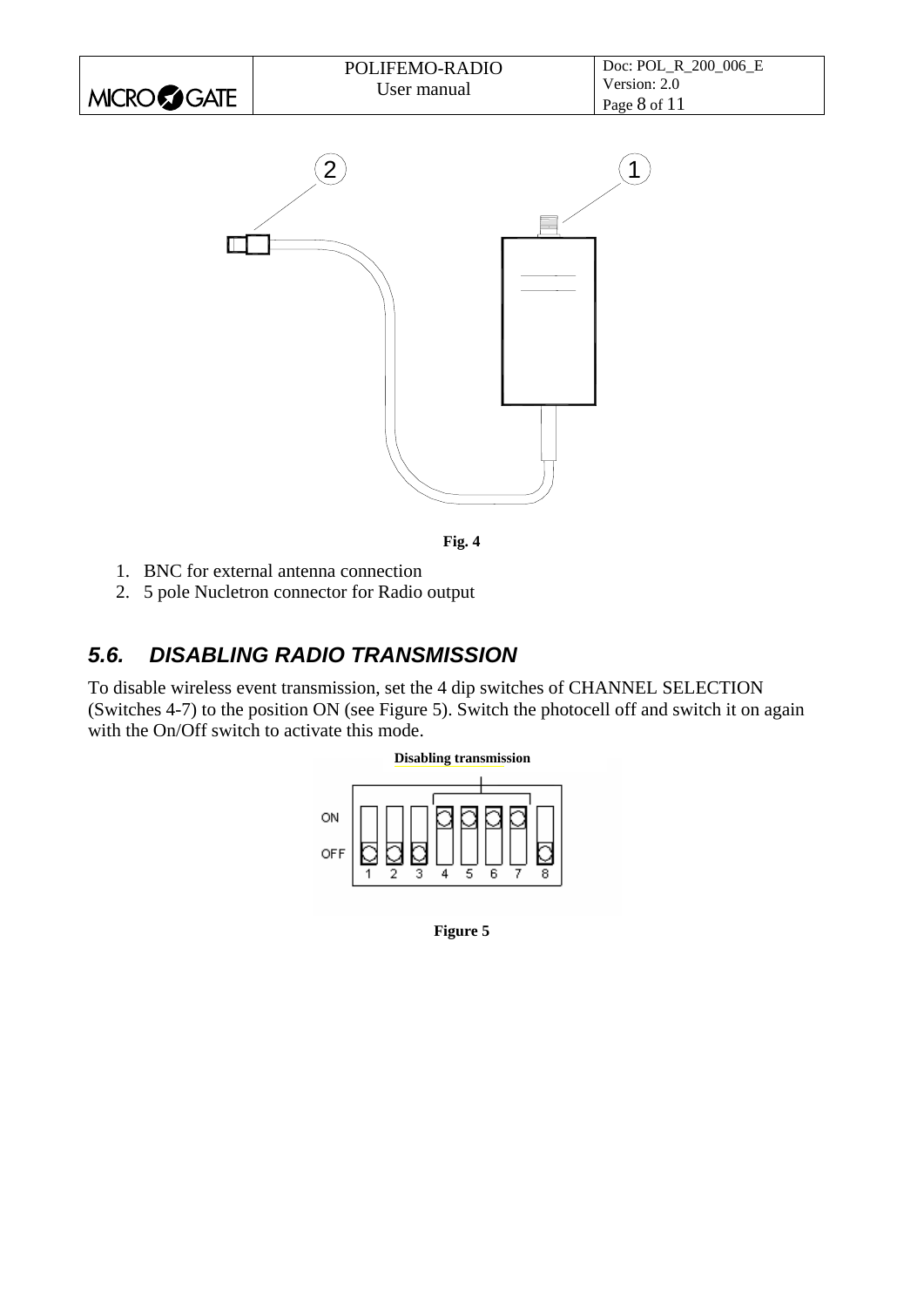<span id="page-8-0"></span>

|                      | POLIFEMO-RADIO | Doc: POL R 200 006 E |
|----------------------|----------------|----------------------|
|                      | User manual    | Version: 2.0         |
| MICRO <b>CO</b> GATE |                | Page 9 of $11$       |

## **6. THE OUTPUTS**

The Polifemo photocell emits a signal on the output, normally open, and is brought to the reference level (COM socket – BLACK banana jack) if the infrared beam is interrupted The signal is presented on the green banana jack (OUT2) and is compatible with every type of timing device.

#### *6.1. OUTPUT SIGNAL*

The output signal has a minimum duration of 3 hundredths of a second and has a constant delay relative to the event of a thousandth of a second. Of course the delay does not affect resolution, which for Polifemo is 125 km (0.125 milliseconds). The output level passes from high to low (contact closes) and is kept in this situation until the end of the interruption of the infrared beam



## **7. POWER SUPPLY**

The Polifemo photocell can be powered in 2 different ways:

- with batteries
- from recharge power source

Before continuing, it would be better to make clear what the various terms mean:

- batteries: Size AA batteries, both rechargeable and non-rechargeable types; *rechargeable:* both NiCd and NiMH 1.2V *non-rechargeable:* Alkaline 1.5V
- recharge power source: power applied to recharge jack (see fig 1  $n^{\circ}$  6). Voltage must be between 8V and 13V (we strongly advise you not to use voltages above 13V; for higher voltages a security mechanism - varistor – breaks the supply circuit. The circuit is restored when voltage has returned within the operative range).

Polifemo can manage both types of power supply simultaneously. If the photocell is on and powered from an external power source or from a recharge power source, the batteries are protected by using 'external' power sources; moreover, if recharge power is sufficient, the batteries are kept charged by a recharge current with a suitable duty cycle.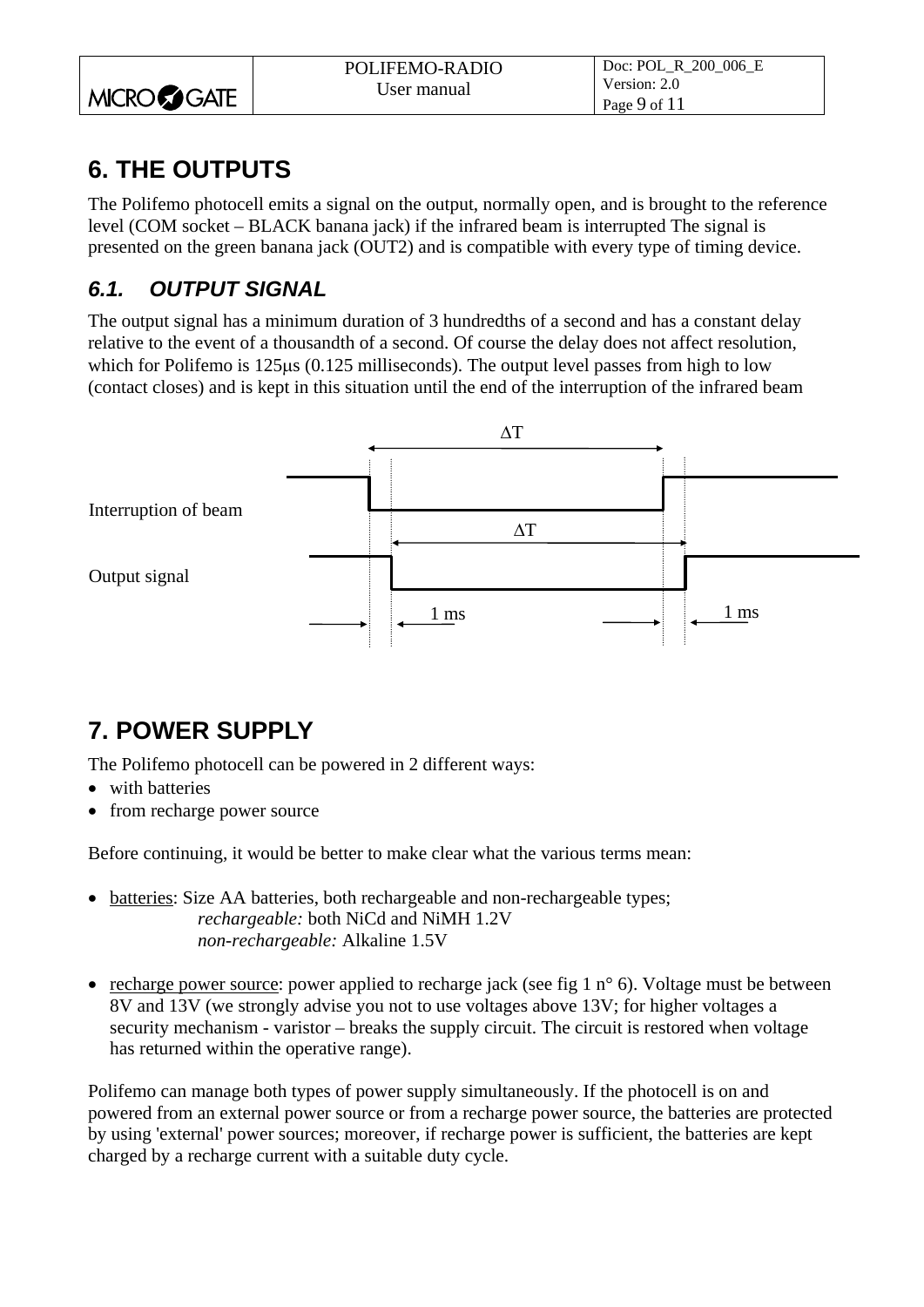#### <span id="page-9-0"></span>*7.1. RECHARGE MANAGEMENT*

Recharging the Polifemo batteries can only take place with the photocell off and is managed 'smartly' by the microprocessor in the photocell itself. The standard procedure is to discharge the batteries and then to fully recharge them. Recharging starts after insertion of the power supply jack with sufficient voltage (Vch>8V) and the photocell off.

The following steps are carried out by the program which manages recharging:

| <b>STEP</b>    | <b>ACTIONS</b>                                        | <b>LED</b>               | <b>DURATION</b>                                      | <b>POSSIBLE ANOMALIES</b>                                                     |
|----------------|-------------------------------------------------------|--------------------------|------------------------------------------------------|-------------------------------------------------------------------------------|
| $\overline{1}$ | Checking of                                           | Continuous               | 1 minute                                             | Presence of non-rechargeable                                                  |
|                | presence of                                           | red                      |                                                      | batteries                                                                     |
|                | rechargeable                                          |                          |                                                      |                                                                               |
|                | batteries                                             |                          |                                                      |                                                                               |
| $\overline{2}$ | Battery discharge                                     | Continuous<br>red        | variable according<br>to previous state of<br>charge | Batteries removed or reach<br>dangerous voltage levels (faulty)<br>batteries) |
| $\overline{3}$ | Battery recharge                                      | <b>Blinking</b><br>green | 7 hours                                              | Batteries removed or reach<br>dangerous voltage levels (faulty)<br>batteries) |
| $\overline{4}$ | End of recharge<br>and maintenance of<br>charge level | Continuous<br>green      |                                                      |                                                                               |

Switching on the photocell or lack of recharge voltage result in interruption of the recharge procedure.

#### **7.1.1. IMMEDIATE RECHARGE**

If immediate battery recharge is required without first discharging the batteries, put the switch ([Fig.](#page-3-1)  [1](#page-3-1) n° 5) to ON for an instant and return rapidly to OFF. The recharge management program will not first discharge the batteries (steps 3 and 4)

Only in exceptional circumstances should the batteries be recharged straightaway without being first discharged as this shortens their life.

#### **7.1.2. ANOMALIES**

Any anomalies occurring during the recharge procedure are signalled by slow blinking of the red LED and the sound signal BOOP-pause-BOOP. When an anomaly is detected, the recharge cycle is interrupted.